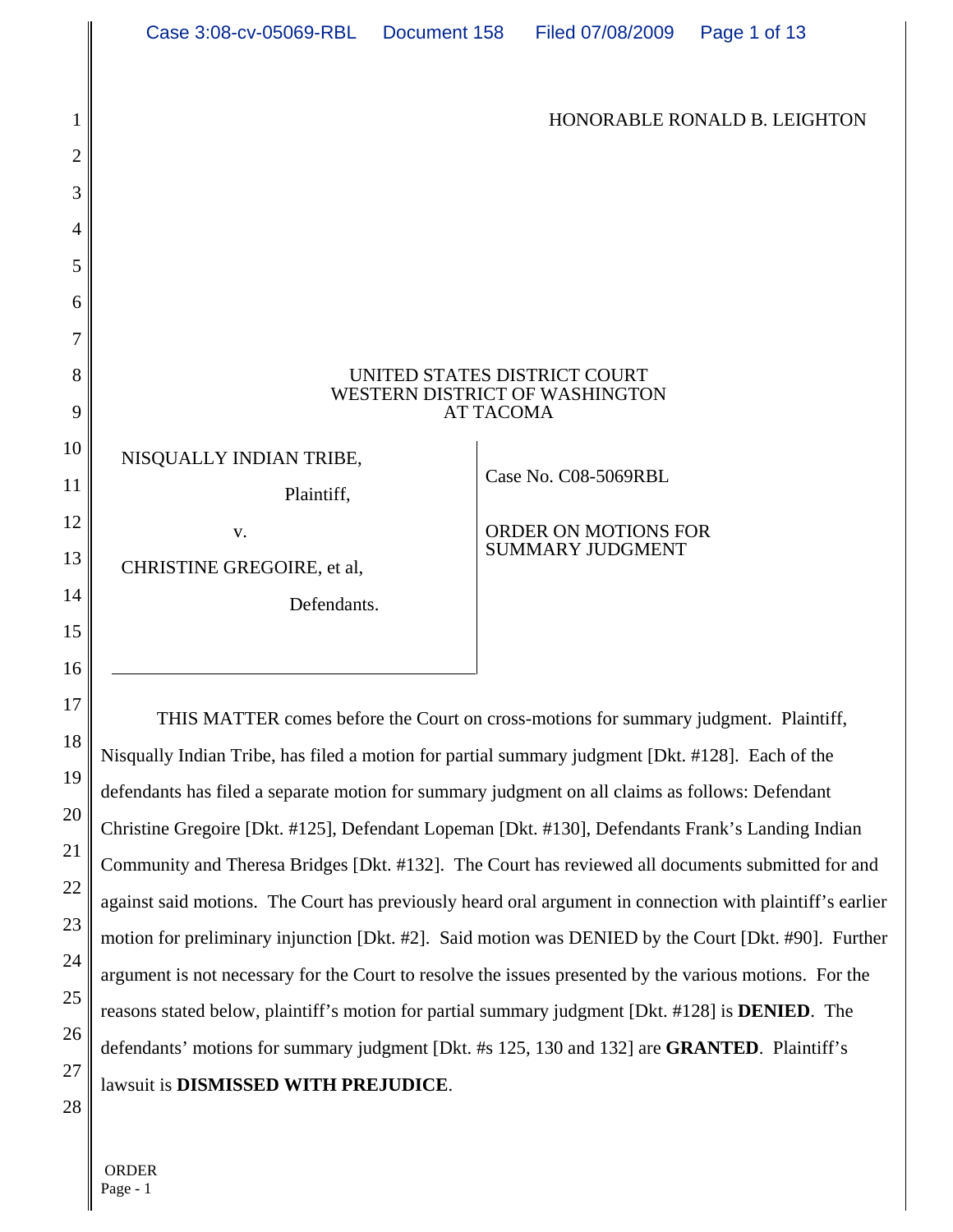#### **BACKGROUND**

Since this case was first presented to the Court in the form of a motion for preliminary injunction, the factual landscape has changed very little. The salient, uncontroverted facts are as follows:

1. Plaintiff, Nisqually Indian Tribe, is a federally recognized Indian Tribe which occupies reservation lands within the Nisqually River Basin in Washington.

6 7 8 9 10 2. Frank's Landing consists of three parcels of land that are held in trust by the United States for the benefit of Individual Indians and located within the Nisqually River Basin, outside the Nisqually Tribal Reservation. These parcels are known as allotments. The government gave these allotments to Individual Indians in 1918 when part of the land constituting the Nisqually Reservation was taken to create the Fort Lewis Military Reservation.

11 12 13 14 3. In 1987, Congress enacted Pub. L. No. 100-153, § 10 (Nov. 5, 1987), to recognize that the members of Frank's Landing Indian Community are eligible for certain programs and services provided to Indians by the United States government and that the Community is "recognized as eligible to contract, and to receive grants, under the Indian Self-Determination and Education Assistance Act (ISDEAA)."

15 16 17 18 19 20 21 22 4. Congress amended this law in 1994 at the behest of Frank's Landing Indian Community, whose members feared unilateral annexation into the Nisqually Tribal Reservation if a constitution under consideration by the Nisqually Tribe was adopted. The 1994 legislation made clear that Frank's Landing Indian Community is a "self-governing dependent Indian Community that is not subject to the jurisdiction of any federally recognized tribe." *See* Pub. L. No. 103-435, § 8 (Nov. 2, 1994). The Community was prohibited from conducting Class III gaming on the allotted lands and the Congress expressly reiterated that the law does not "constitute the recognition by the United States that Frank's Landing Indian Community is a federally recognized tribe." *Id*.

23 24 25 26 27 5. The Squaxin Island Tribe is a federally recognized Indian tribe, organized under the Indian Reorganization Act of 1934. Theresa Bridges, one of the owners of allotted land within Frank's Landing Indian Community is a member of the Squaxin tribe. The Nisqually, the Squaxin and many of the members of Frank's Landing Indian Community are descendants of the several tribes of the Treaty of Medicine Creek.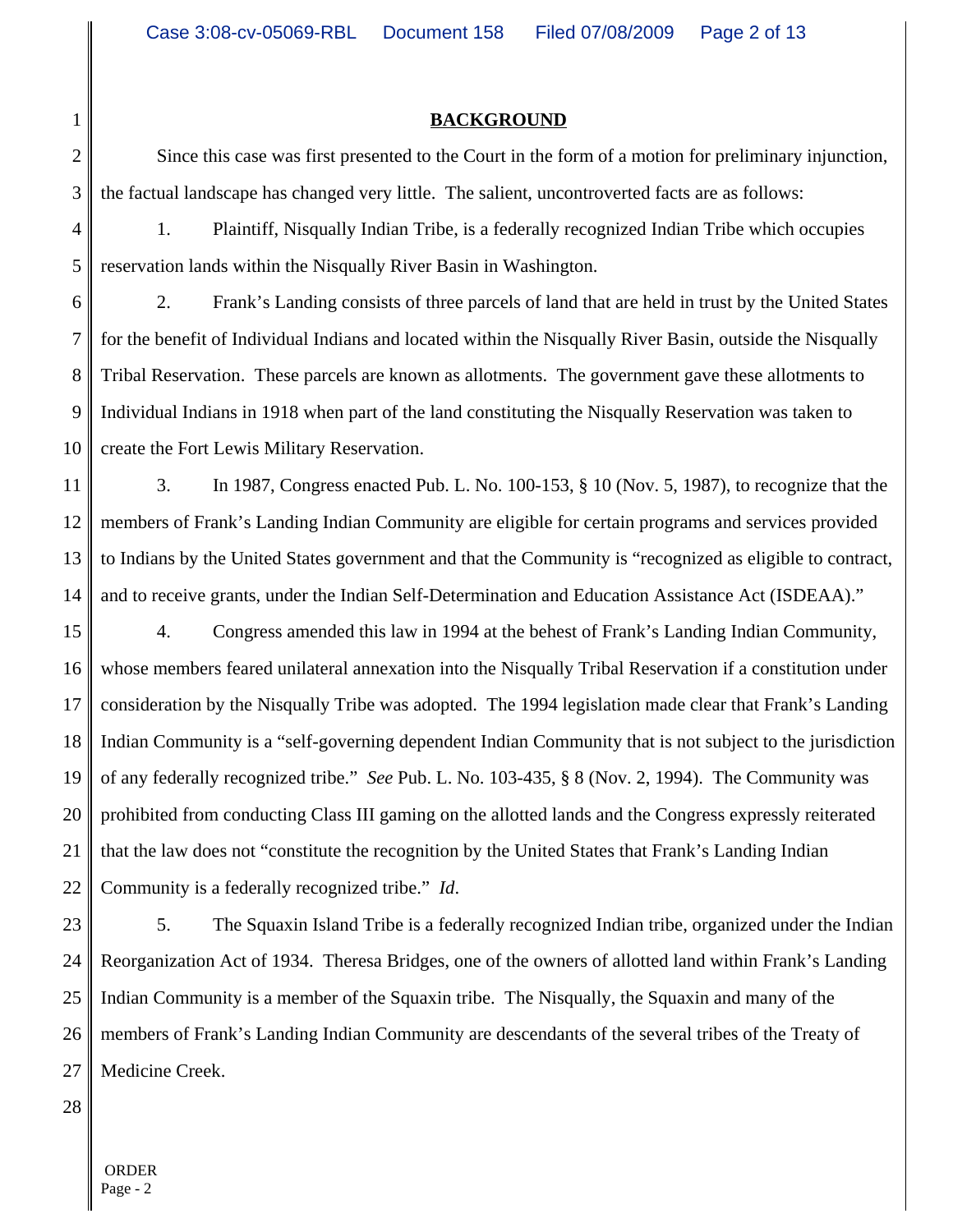1 2 3 4 6. In 2001, the Washington legislature authorized the Governor to enter into cigarette tax contracts (compacts) with certain specified Tribes, under which the Tribe could collect its own Tribal cigarette tax in lieu of the State's cigarette tax, and state and local sales and use taxes. WASH. CODE ANN. §§ 43.06.450-.460 (West 2009). The cigarette compacts must:

- a. Apply only to retail sales in which Indian retailers (not non-Indian retailers) make delivery and physical transfer of possession of the cigarettes from the seller to the buyer within Indian Country;
- b. Provide for a Tribal cigarette tax in lieu of all state cigarette taxes and state and local sales and use taxes on sales of cigarettes in Indian Country by Indian retailers;
- 10 11 12 c. Provide that all cigarettes possessed or sold by a retailer bear a cigarette stamp obtained by wholesalers from a bank or other suitable stamp vendor, and that procedures be used by the Tribe to assure that the Tribal tax is paid by the wholesaler obtaining such cigarettes; and
- 13 14 d. Provide that tax revenue retained by the Tribe must be used for essential government services.

15 16 7. Both the Squaxin Island Tribe and the Nisqually Indian Tribe have entered into such compacts with the State of Washington.

17 18 19 8. Frank's Landing and the Squaxin Island Tribe entered into an Intergovernmental Agreement in which Frank's Landing consented to the Squaxin Tribe's assertion of taxing authority over a Squaxin-owned business located at Frank's Landing.

20 21 22 9. Allottee Theresa Bridges and Frank's Landing entered into a federally-approved lease, and Frank's Landing and Squaxin entered into a federally-approved sublease, which allowed a Squaxinowned enterprise to operate on allotted land owned by Theresa Bridges, a Squaxin.

23 24 25 26 10. The Squaxin Island Tribe and the State of Washington entered into an Addendum to the Squaxin Compact to clarify that the Compact's geographic scope included allotted lands when under an agreement between Squaxin and a self-governing dependent Indian Community allowing the Tribe to operate as a "tribal retailer" as that term is used in the Compact.

27

5

6

7

8

9

11. The allotted land from which the Smoke Shop is operated is Indian Country.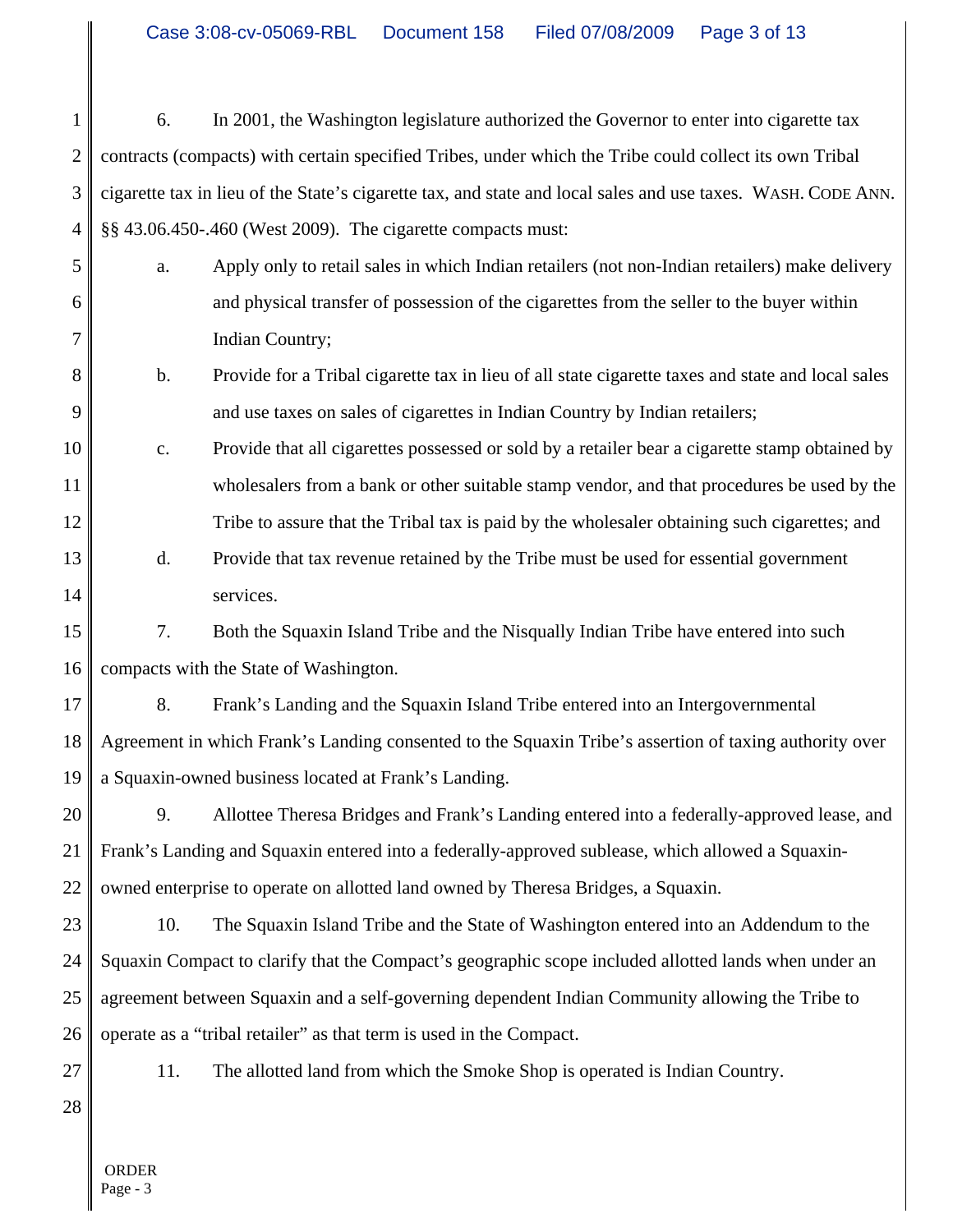12. Squaxin tax revenues derived from compact-regulated cigarettes are dedicated to "essential governmental services," namely support of the Wa He Lut School for Indian children.

3 4

5

8

9

1

2

# **NISQUALLY'S AMENDED COMPLAINT**

In its First Amended Complaint [Dkt. #92], the Nisqually Tribe challenges the arrangement between Frank's Landing, the Squaxin and the State of Washington on four grounds:

- 6 7 1. The Squaxin has no legal authority to tax transactions with non-Squaxin members occurring on lands over which the Squaxin has no governmental authority or jurisdiction;
	- 2. The lease between Squaxin and Bridges was not approved by the Secretary of the Interior and therefore it is not valid;
- 10 11 12 13 3. The Addendum between the State of Washington and Squaxin authorizing the State to retrocede State taxes on sales of cigarettes at Frank's Landing in favor of Squaxin tribal taxes, violates the State law authorizing such compacts because the Squaxin cannot exercise jurisdiction and sovereign authority over Frank's Landing; and
	- 4. The Addendum between the State and the Squaxin constitutes a violation of the State's compact with the Nisqually.
- 16

15

14

# **SUMMARY JUDGMENT STANDARD**

17 18 19 20 21 22 23 24 25 26 27 Summary judgment is appropriate when, viewing the facts in the light most favorable to the nonmoving party, there is no genuine issue of material fact which would preclude summary judgment as a matter of law. Once the moving party has satisfied its burden, it is entitled to summary judgment if the non-moving party fails to present, by affidavits, depositions, answers to interrogatories, or admissions on file, "specific facts showing that there is a genuine issue for trial." *Celotex Corp. v. Catrett*, 477 U.S. 317, 324 (1986). "The mere existence of a scintilla of evidence in support of the non-moving party's position is not sufficient." *Triton Energy Corp. v. Square D Co.*, 68 F.3d 1216, 1221 (9<sup>th</sup> Cir. 1995). Factual disputes whose resolution would not affect the outcome of the suit are irrelevant to the consideration of a motion for summary judgment. *Anderson v. Liberty Lobby, Inc.*, 477 U.S. 242, 248 (1986). In other words, "summary judgment should be granted where the nonmoving party fails to offer evidence from which a reasonable [fact finder] could return a [decision] in its favor." *Triton Energy*, 68 F.3d at 1221.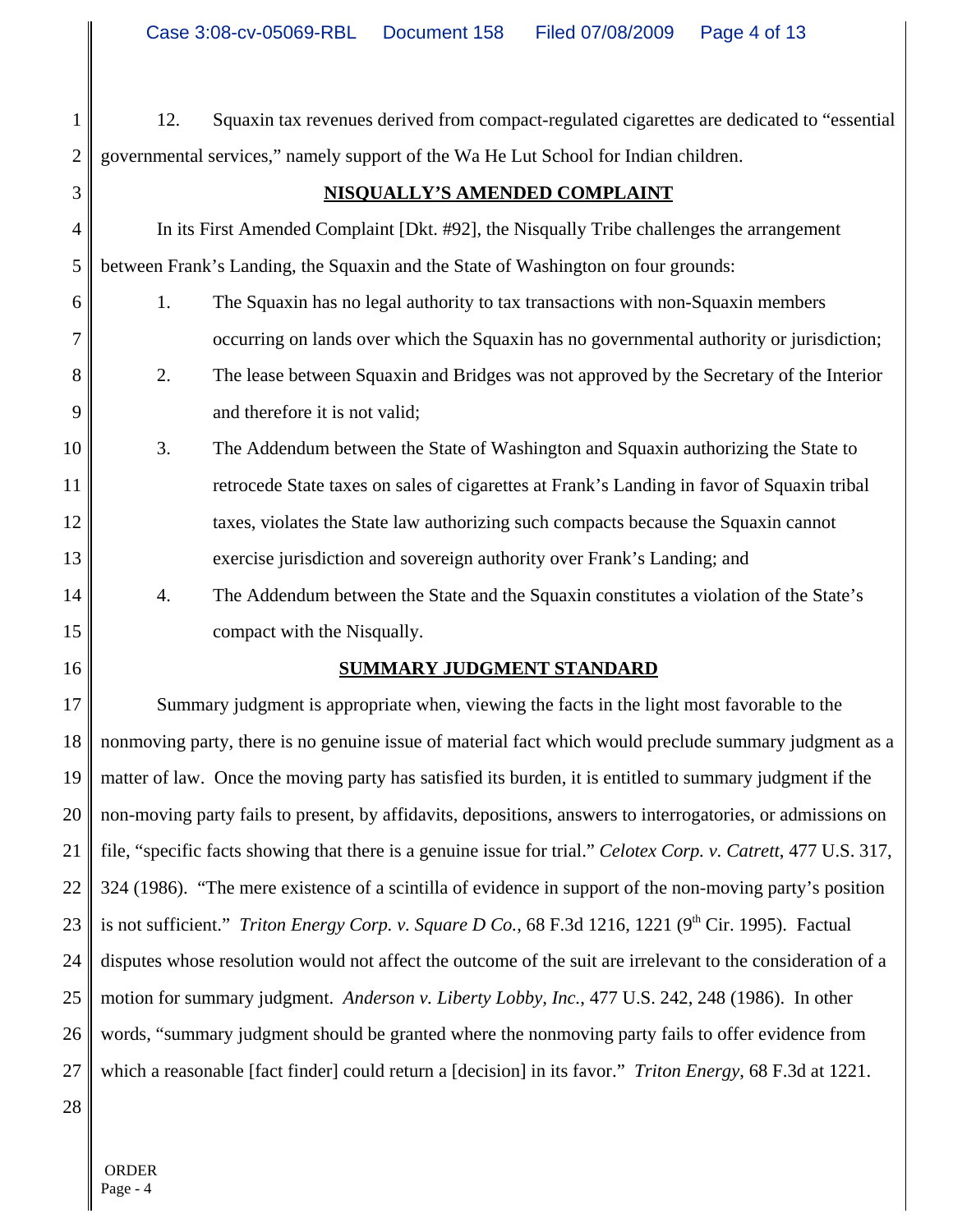## **DISCUSSION**

## **I. The Entry into the Intergovernmental Agreement by Frank's Landing, and the Assertion of Taxing Authority by the Squaxin Island Tribe at Frank's Landing Do Not Violate Federal Law.**

## **A. Congress Has Not Declared the Frank's Landing Indian Community to Be a "Tribalfree" Zone.**

The issue of federal law in dispute in this case is the extent to which any tribe can exercise taxing authority over cigarettes sold to non-Indians at the Frank's Landing Indian Community. The Nisqually Tribe interprets the language of the 1994 legislation to foreclose the current arrangement between the Squaxin, Frank's Landing and the State. The Tribe argues that Frank's Landing Indian Community is not a federally recognized Tribe and has no sovereign power to tax; that Frank's Landing is not subject to the jurisdiction of any federally recognized tribe; and that Frank's Landing Indian Community is not a legal entity that can enter into contracts except with the federal government and then only to receive ISDEAA monies. The defendants argue that the Nisqually ignore the 1994 recognition that the Frank's Landing Indian Community is "self-governing." Consistent with that express Congressional grant of authority, though not a Tribe, the Community has authority to enter into contracts with other governments and Tribes in order to promote its own economic development.

Both the Nisqually Tribe and the Squaxin Island Tribe assert in their respective cigarette compacts with the state, the authority to tax cigarettes sold in "Indian Country." All parties acknowledge that the Frank's Landing Indian Community is "Indian Country" as defined at 18 U.S.C. § 1151. The Nisqually Tribe concedes that the Squaxin Island Tribe, as a federally-recognized Indian Tribe, has the sovereign power to tax transactions occurring on trust lands unless divested of it by federal law. *See Washington v. Confederated Tribes of Colville Indian Reservation*, 447 U.S. 134, 152 (1980). The Nisqually Tribe argues, however, that for a Tribe to exercise taxing authority over non-members the Tribe must have jurisdiction to exercise that authority, which authority must not have been limited or abrogated by Congress. It argues that in 1994, Congress expressly abrogated the power of any Tribe to exercise jurisdiction over Frank's Landing and, moreover, that Frank's Landing Indian Community is powerless to transfer, by contract, jurisdiction at Frank's Landing to the Squaxin.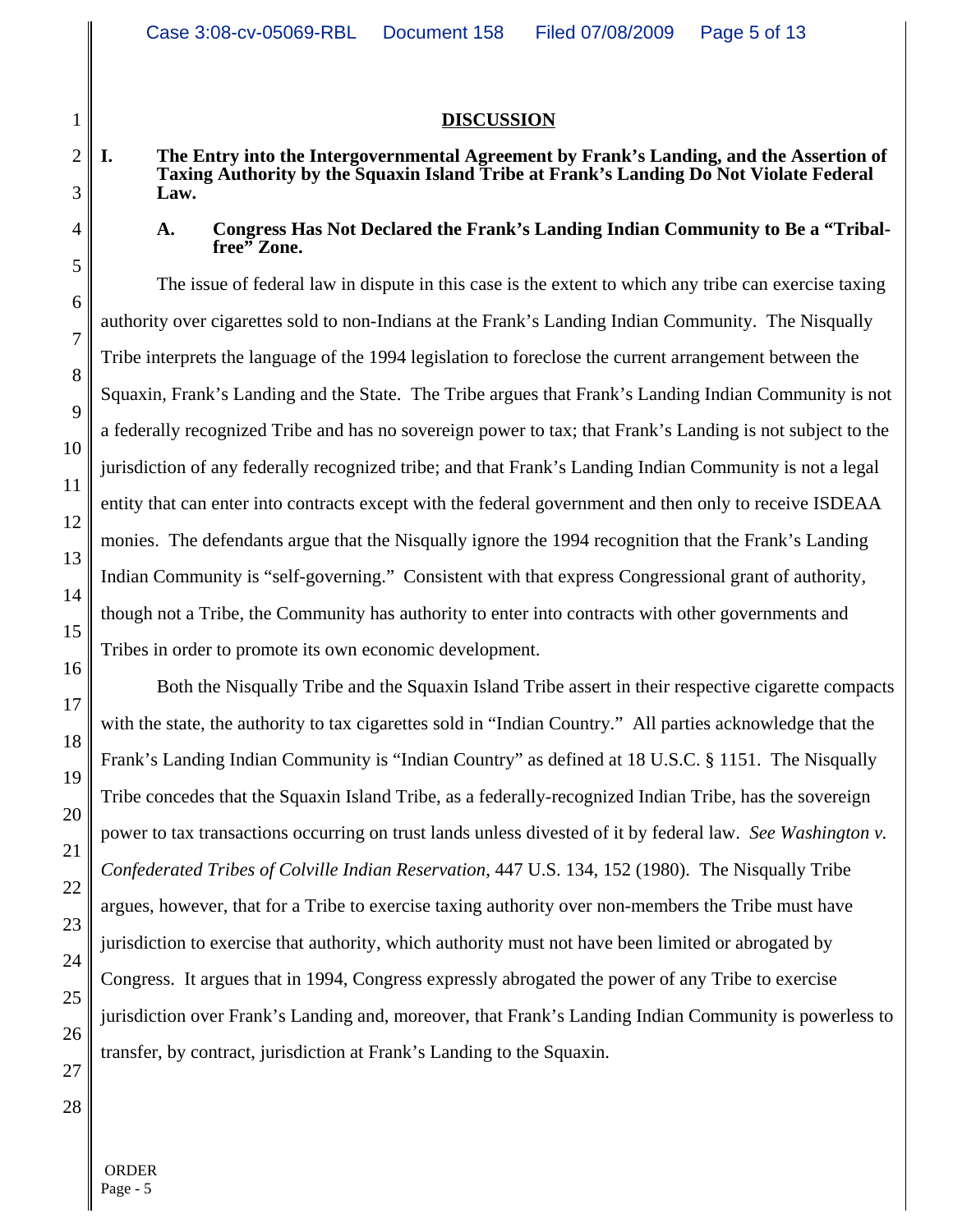| 1      | The relevant language of the 1994 Frank's Landing legislation reads as follows:                                                                                                         |  |  |  |  |
|--------|-----------------------------------------------------------------------------------------------------------------------------------------------------------------------------------------|--|--|--|--|
| 2      | <b>RECOGNITION OF INDIAN COMMUNITY</b>                                                                                                                                                  |  |  |  |  |
| 3      | (a) Subject to subsection (b), the Frank's Landing Indian Community in the<br>State of Washington is hereby recognized;                                                                 |  |  |  |  |
| 4      | (1) as eligible for the special programs and services provided by the United                                                                                                            |  |  |  |  |
| 5      | States to Indians because of their status as Indians and is recognized as eligible<br>to contract, and to receive grants, under the Indian Self-Determination and                       |  |  |  |  |
| 6      | Education Assistance Act for such services, but the proviso in section 4(c) of<br>such Act $(25 \text{ U.S.C. } 450b(c))$ shall not apply with respect to grants awarded                |  |  |  |  |
| 7      | to, and contracts entered into with, such Community; and                                                                                                                                |  |  |  |  |
| 8<br>9 | (2) as a self-governing dependent Indian community that is not subject to the<br>jurisdiction of any federally recognized tribe.                                                        |  |  |  |  |
| 10     | (b) (1) Nothing in this section may be construed to alter or affect the<br>jurisdiction of the State of Washington under section 1162 of title 18, United                               |  |  |  |  |
| 11     | States Code.                                                                                                                                                                            |  |  |  |  |
| 12     | (2) Nothing in this section may be construed to constitute the recognition by<br>the United States that the Frank's Landing Indian Community is a federally<br>recognized Indian tribe. |  |  |  |  |
| 13     |                                                                                                                                                                                         |  |  |  |  |
| 14     | In considering statutory rights and duties, "the language of the statute controls when sufficiently                                                                                     |  |  |  |  |
| 15     | clear in its context." Ernst & Ernst v. Hochfelder, 425 U.S. 185, 201 (1985). Interpreting the 1994                                                                                     |  |  |  |  |
| 16     | amendment must begin with its plain language. See e.g., Tahara v. Matson Terminals, Inc., 511 F.3d 950,                                                                                 |  |  |  |  |
| 17     | 953 (9 <sup>th</sup> Cir. 2007). Moreover, the Court must give effect to all of the words that Congress uses. See e.g.,                                                                 |  |  |  |  |
| 18     | <i>Bowsher v. Merck &amp; Co., 460 U.S. 824, 833.</i>                                                                                                                                   |  |  |  |  |
| 19     | In making its federal law argument against the arrangement between Frank's Landing, Squaxin                                                                                             |  |  |  |  |
| 20     | and the State of Washington, the Nisqually Tribe reads too broadly the 1994 legislation declaring that                                                                                  |  |  |  |  |
| 21     | Frank's Landing Indian Community "is not subject to the jurisdiction of any federally recognized tribe."                                                                                |  |  |  |  |
| 22     | It suggests that this language, taken in isolation, creates some kind of "tribal-free" zone that prevents any                                                                           |  |  |  |  |
| 23     | tribe, or Indian Community, from exercising jurisdiction or government authority over this part of "Indian                                                                              |  |  |  |  |
| 24     | Country." The argument ignores Congress' designation of Frank's Landing Indian Community as "self-                                                                                      |  |  |  |  |
| 25     | governing" and its own well-documented assertion that the Nisqually Tribe has the legal ability, indeed                                                                                 |  |  |  |  |
| 26     | the exclusive right, to sell its own cigarettes and to collect its own tax at Frank's Landing. <sup>1</sup> See infra §IV.                                                              |  |  |  |  |

<sup>28</sup> <sup>1</sup> According to the Frank's Landing Indian Community, the Nisqually contacted them about operating a Smoke Shop at Frank's Landing selling Tribal taxed cigarettes under the Nisqually compact. Adams Decl. at p. 2, para. 7 [Dkt. #130]. The Nisqually do not challenge that claim.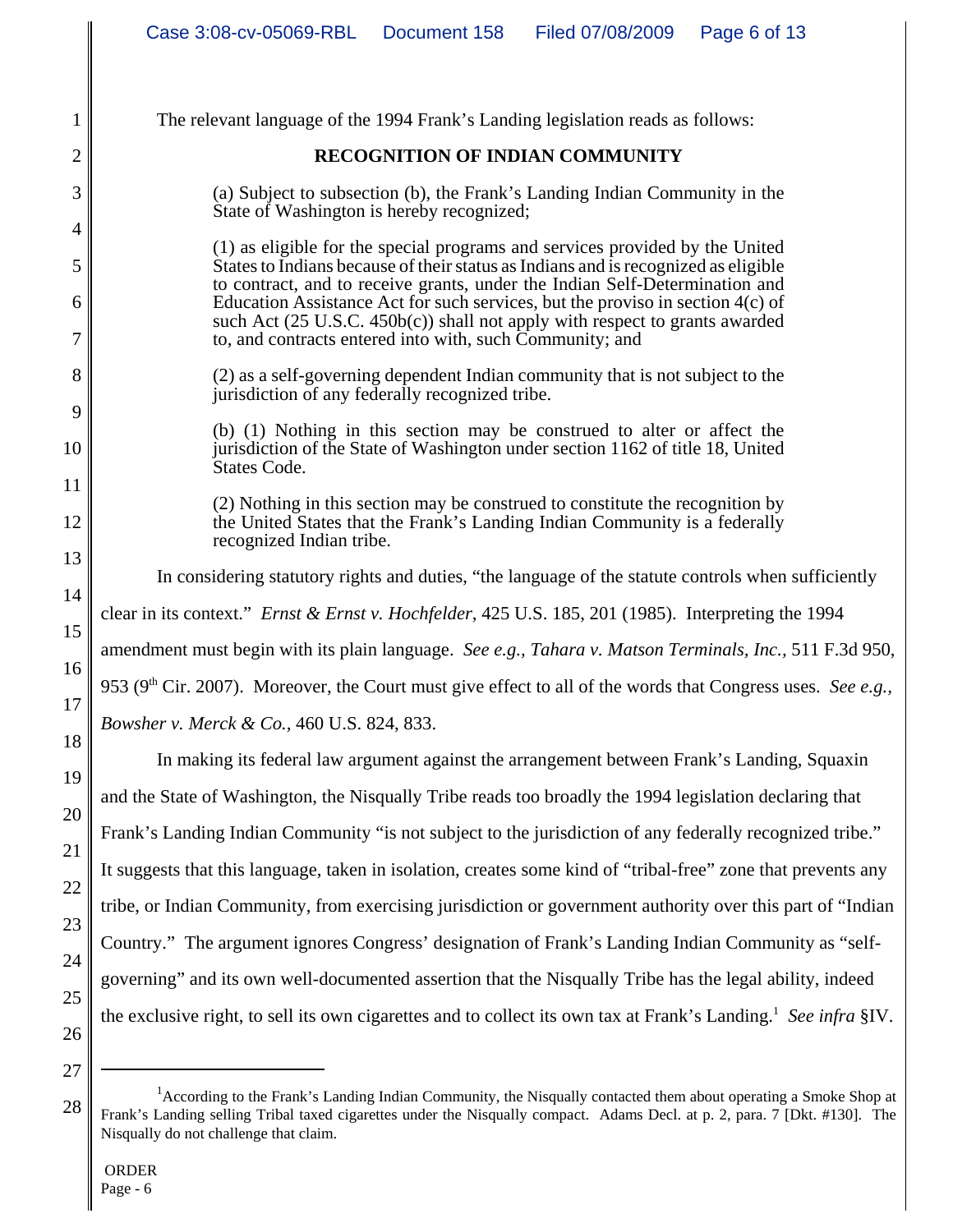1 2 3 4 5 6 7 8 Both the Nisqually and Squaxin Island Tribes have the sovereign power to enter into the respective cigarette tax compacts and to exercise taxing authority over cigarette sales conducted on trust lands, also known as Indian Country. The referenced language in the 1994 legislation is little more than a declaration of independence by which the Congress declared that no Tribe could impose its authority over the Frank's Landing Indian Community without the consent of those who would be governed. Because no federally-recognized Tribe has jurisdiction over the Community, one Tribe's right to conduct economic activity and to impose sales tax on trust land at Frank's Landing can only derive from an agreement with the Community, a self-governing, legally recognized entity.

9

### **B. Congress Has Not Stripped Frank's Landing Indian Community of the Capacity to Enter Into Contractual Arrangements In Order to Promote Economic Development.**

10 11 12 13 14 15 16 17 18 19 20 21 Based upon its reading of the 1994 Frank's Landing legislation, the Nisqually Tribe argues that Frank's Landing Indian Community is not a legally-recognized entity that possesses the power to enter into contracts: it is not a Tribe, it is not a corporation, it is not even a "community" as that term is commonly understood. The Tribe therefore asserts that the intergovernmental agreement with Squaxin Island and the lease agreement(s) signed by Frank's Landing Indian Community are invalid. Again, the Nisqually's reading of the legislation is wrong. The relevant language from the 1994 legislation reads: ". . . the Frank's Landing Indian Community . . . is hereby recognized . . . (2) as a self-governing dependent Indian Community that is not subject to the jurisdiction of any federally-recognized tribe." In other provisions of the Act, Frank's Landing is declared eligible to contract for ISDEAA programs and services; eligible to receive ISDEAA grants; subject to Washington State's criminal jurisdiction; and ineligible to conduct Class III gaming. Nothing in the language of the legislation prohibits the kind of arrangement structured by the various defendants here.

If a statute is clear on its face, canons of construction do not come into play. *See e.g., South Carolina v. Catawba Indian Tribe,* 476 U.S. 498, 506 (1986). Here, the Nisqually Indian Tribe asks the Court, based on the language of the 1994 legislation, to conclude that Frank's Landing Indian Community, is a self-governing dependent community that has had all indicia of self-governance stripped from it by Congress except for the solitary, salutary right to receive hand-outs from the federal

 ORDER Page - 7

22

23

24

25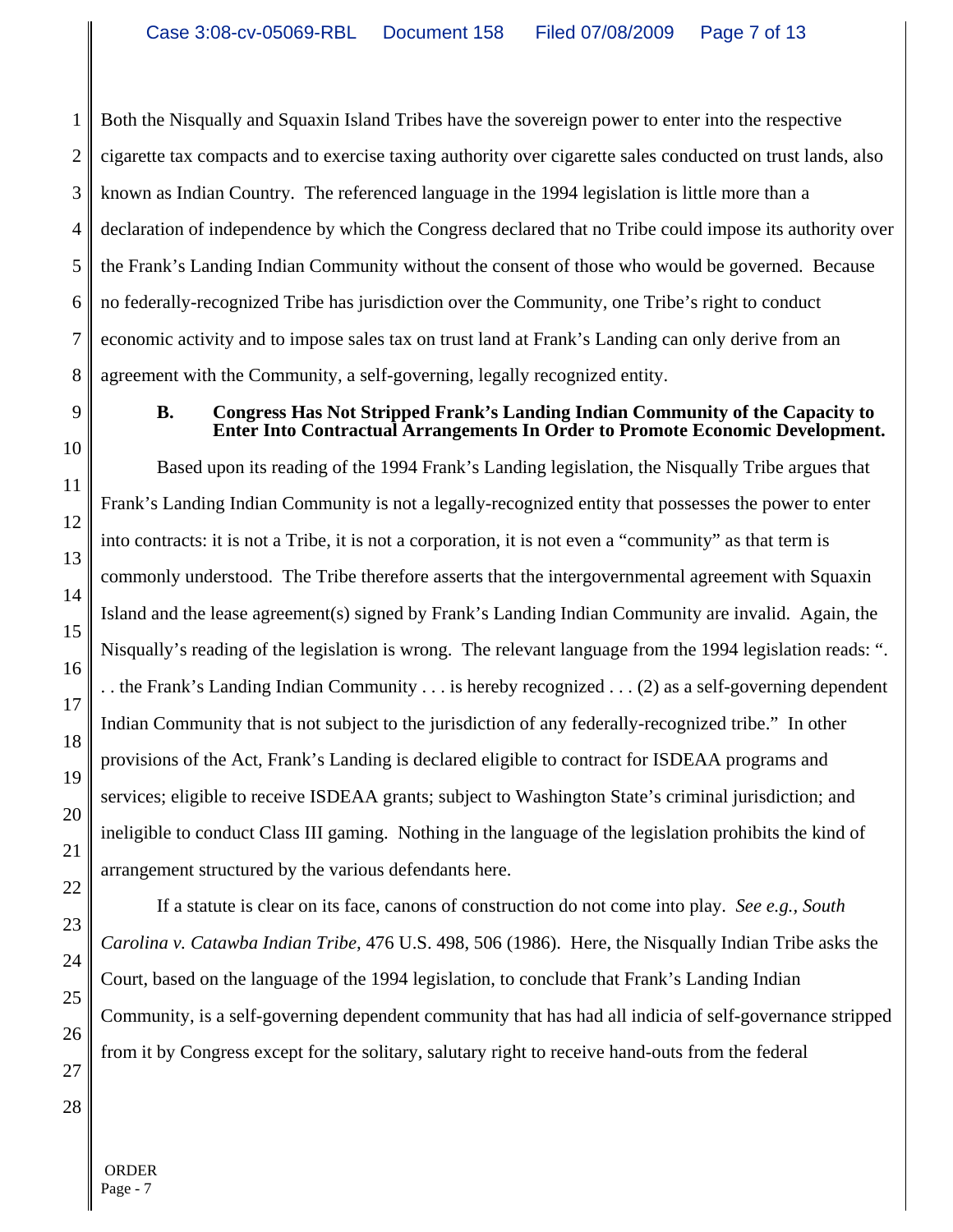1 2 3 4 5 6 7 8 government. The Nisqually ignore what it means to be self-governing.<sup>2</sup> A federally-recognized, selfgoverning entity can enter into contracts. *See Okeson v. City of Seattle*, 159 Wn.2d 436, 445 (2007) (local governmental powers are limited to those powers granted in express words, or to those necessarily or fairly implied in or incident to the powers expressly granted, and also to those essential to the declared objects and purposes of the corporation). A necessary and inherent power of a self-governing entity is the power to contract with those individuals or entities with whom the self-governing entity finds it necessary to contract, in order to fulfill its obligations to govern and to administer programs for the benefit of the governed.3

9 10 11 12 13 14 15 16 17 18 19 Courts require a clear expression of Congressional intent to find that tribal authority has been abrogated. *See e.g.*, *Santa Clara Pueblo v. Martinez*, 436 U.S. 49, 72 (1978). The 1994 legislation does contain certain specified restrictions on the governmental powers or authority to be exercised by Frank's Landing Indian Community: a) it is not a tribe and therefore presumably lacks some powers of a sovereign; b) it is subject to Washington criminal laws, and c) it cannot conduct Class III gaming. If the purpose of the Act was to limit the power to contract to those contracts with the federal government under the ISDEAA, the anti-gaming provision would not have been necessary. It is inconceivable that Class III gaming could be conducted on community lands without the execution of a single contract necessary to build a facility, install necessary gaming equipment, employ personnel or provide other basic services such as food, beverage or sanitary facilities. As a self-governing community, Frank's Landing Indian Community has the inherent right to enter into contracts.

20

21

22

23

24

25

# **i. Federal Law Does Not Prohibit the Agreement Between the Community and Squaxin.**

Although the Community's sovereignty is limited and does not include the broad range of powers possessed by federally recognized tribes, Congress has vested in the Community's governing bodies the power to contract for the purpose of sustaining the Community's self-government and its school. *See*

<sup>26</sup> 27 <sup>2</sup>The plain meaning of these words is intended to define an entity as "[h]aving control over . . . itself." Webster's Third New International Dictionary (1976); *see also* Black's Law Dictionary (1990) (defining a "governing body" as one that has "ultimate power to determine its policies and control its activities").

<sup>28</sup>  $3$ Because the language of the 1994 legislation is clear on its face, the Court declines to consider the modest evidence of Congressional intent gleaned from the colloquy between Representatives Thomas and Richardson. Similarly, the Court is not persuaded by the Nisqually's offering of so-called Agency interpretation of said legislation.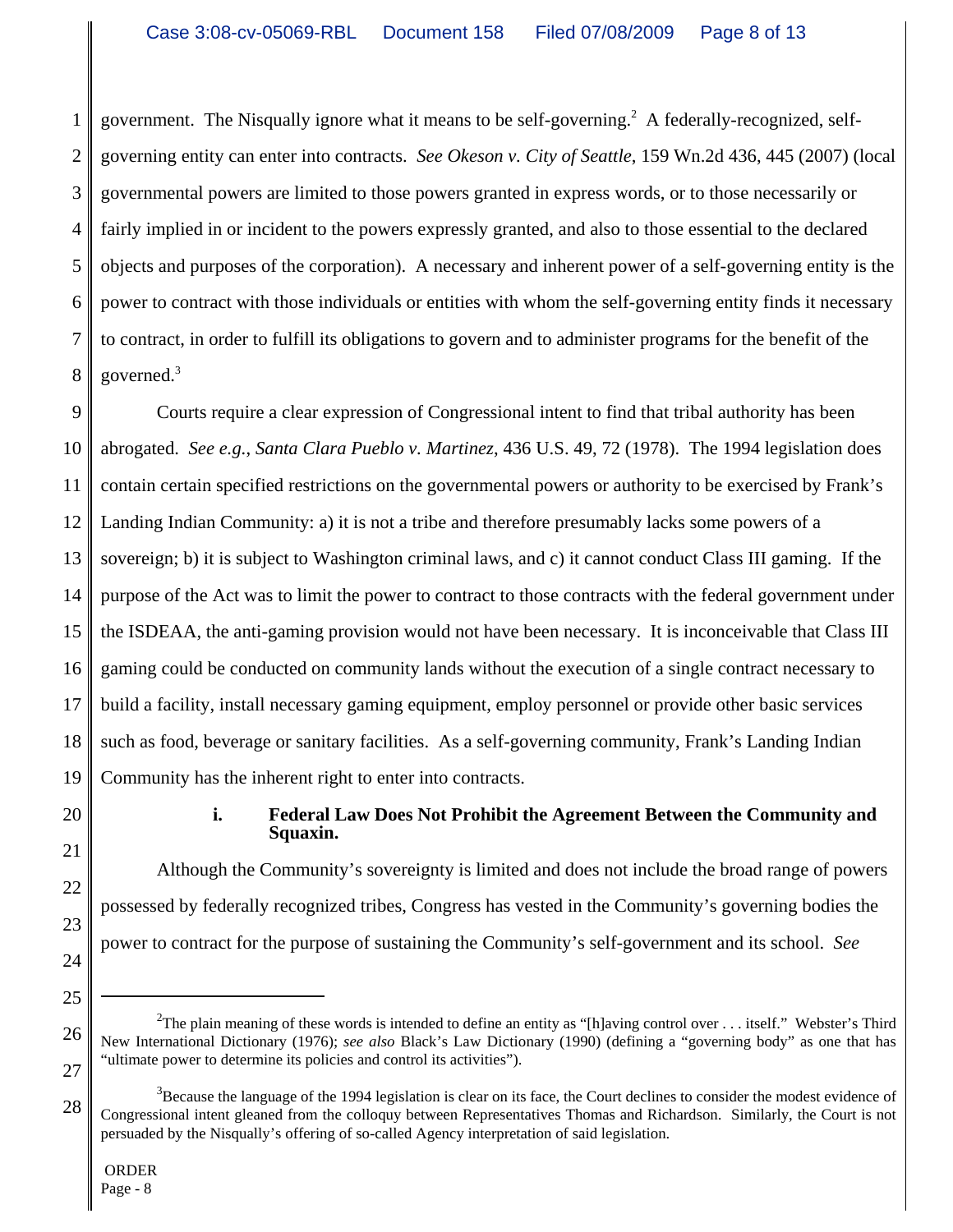1 2 3 4 Pub. L. No. 100-153, § 10 (Nov. 5, 1987). As previously stated, Congress explicitly prohibited the Community from engaging in Class III gaming, *see* Pub. L. No. 103-435, § 8(4), but it has not prohibited the Community from contracting with a member's tribe to allow the tribe to sell tribal taxed cigarettes on land within the dependent Indian Community in exchange for a percentage of the tribal tax revenue.

5 6 7 8 9 10 11 12 The Court will not interfere with the Community's ability to contract with a sovereign tribe absent such a prohibition by Congress or case law. Congress clearly intended with the enactment of Pub. L. No. 103-435 for the Community to be given limited sovereign powers, as a dependent Indian Community, in order to sustain its governmental programs, and this includes the power to contract with other tribes. This holding is consistent with the federal government's policy of promoting Indian self-reliance and government. *See, e.g.,* Indian Gaming Regulation Act, 25 U.S.C. § 2701(4) ("[A] principal goal of Federal Indian policy is to promote tribal economic development, tribal self-sufficiency, and strong tribal government.").4

13

14

15

16

17

18

19

20

21

22

23

24

25

26

27

# **ii. Federal Law Does Not Prohibit the Lease Between Theresa Bridges and Squaxin or Squaxin's Exercise of Taxing Authority on the Leased Land.**

Congress has also not prohibited the beneficiaries of the trust land within the Community from making lease agreements with their respective tribes to conduct economic activity, within the limits of federal law, on the land. If a member of the Community wishes to allow her tribe to conduct economic activities on her trust land in Indian Country, the Court cannot interfere with her use and enjoyment of the land. Again, because Theresa Bridges' trust land is Indian Country, only Congress can restrict the use of this land.

Furthermore, absent explicit divestiture by Congress, the Court cannot interfere with the Squaxin's sovereign power to conduct economic activity on the tribal member's trust land and charge a corresponding sales tax. The Supreme Court has recognized that "Indian tribes are unique aggregations possessing attributes of sovereignty over both their members and their territory." *United States v. Mazurie*, 419 U.S. 544, 557 (1975). Only Congress has the power to divest a sovereign tribe of its broad power to tax non-members participating in economic activity in Indian Country. *See Merrion v. Jicarilla Apache Tribe*, 455 U.S. 130, 140 (1982).

ORDER

<sup>28</sup> <sup>4</sup> Although the Frank's Landing Indian Community is prohibited from conducting Class III gaming, the broad expression of Federal Indian policy contained within the Indian Gaming Regulation Act is still a useful source of guidance in this case.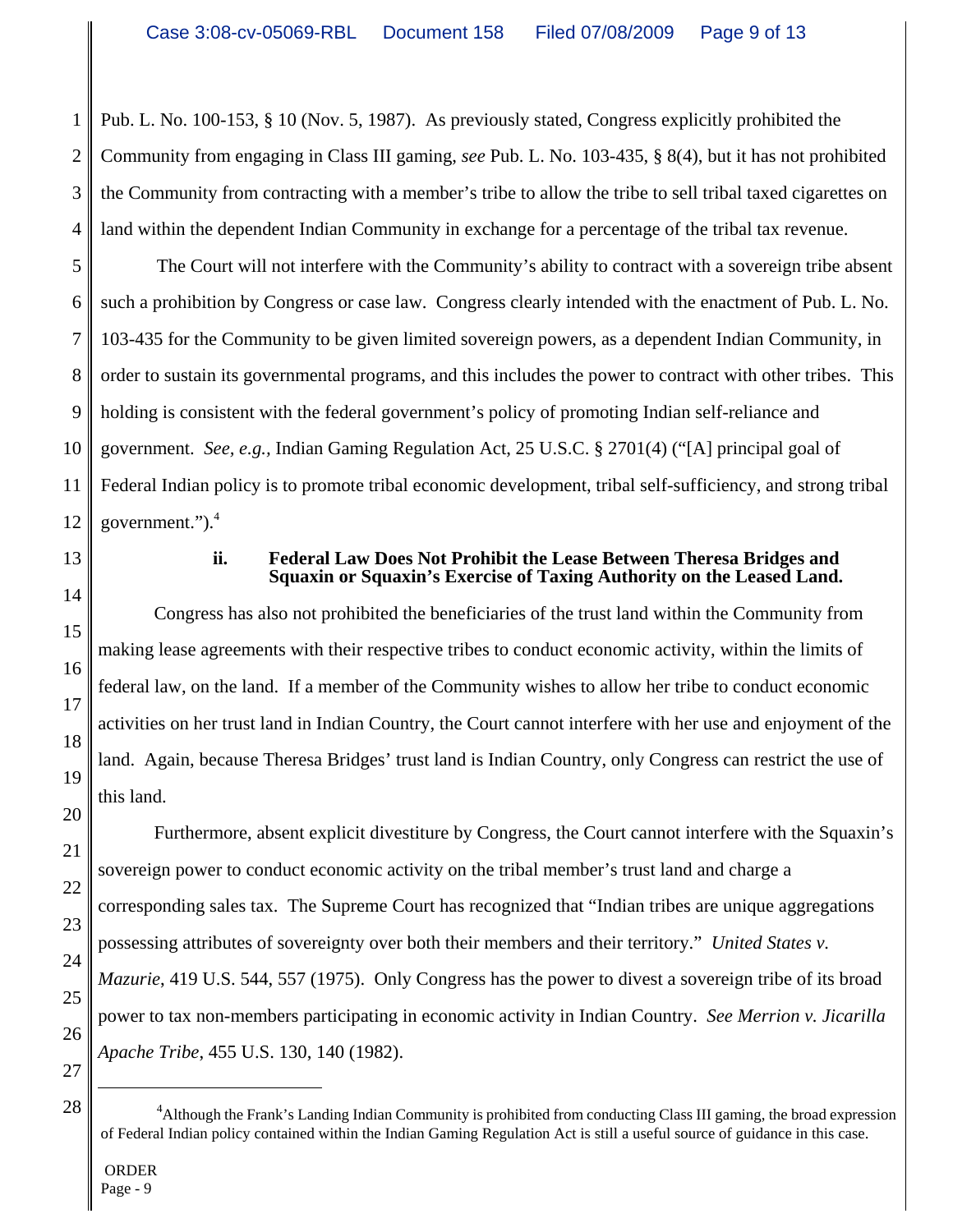1 2 3 Absent explicit prohibition by Congress, Frank's Landing Indian Community and its member Theresa Bridges, a beneficiary of Indian trust land and a Squaxin tribal member, are permitted to contract with Squaxin and allow the tribe to sell tribal taxed cigarettes on this land.

4

# **II. The Secretary of the Interior Did Approve the Lease Arrangement Between Theresa Bridges, Frank's Landing and the Squaxin.**

5 6 7 8 9 10 11 12 According to documents supplied to the Court, the Department of the Interior, pursuant to 25 U.S.C. § 415, has approved both a commercial ground lease between Theresa Bridges and Frank's Landing Indian Community and a sublease between Frank's Landing Indian Community and the Squaxin. The Nisqually Tribe acknowledges that Interior has approved the lease and sublease, but argues such approval does not validate what otherwise constitutes a violation of federal law. While the Nisqually Tribe's point may be well-taken, the fact remains that failure to obtain Interior's approval of the lease has been eliminated as an independent basis for abrogating the arrangement, which is the subject of this dispute.

#### 13 14 **III. The Addendum Between the State of Washington and the Squaxin Island Tribe Does Not Violate State Law.**

15 16 17 18 19 The State of Washington imposes an excise tax on cigarettes sold, used, consumed, handled, possessed or distributed within its borders. WASH. CODE. ANN. §§ 82.24.020, .027(1), and .028. The State collects the tax through the sale of cigarette stamps, which must be affixed to all packages of cigarettes possessed within the State that have not been pre-approved for tax exemption. *Id.* at § 82.24.030.

20 21 Persons exempt from the requirement to prepay the cigarette tax or to affix stamps to cigarettes include:

22

(b) A federal instrumentality with respect to sales to authorized military personnel; or

- 23 24
- 
- (c) An Indian tribal organization with respect to sales to enrolled members of the Tribe. WASH. CODE. ANN. § 82.24.260(1).

25 26 The tribal exemption does not extend to sales to non-Indians or to Indians who are not members of the Tribe. WASH. CODE. ANN. 458-20-192(5); *Bercier v. Kiga*, 127 Wn. App. 809, 818 (2004).

27 28 An additional exception to the tax requirements, is for cigarettes subject to transactions covered by cigarette tax contracts (typically referred to as compacts) between the State and specified Indian Tribes.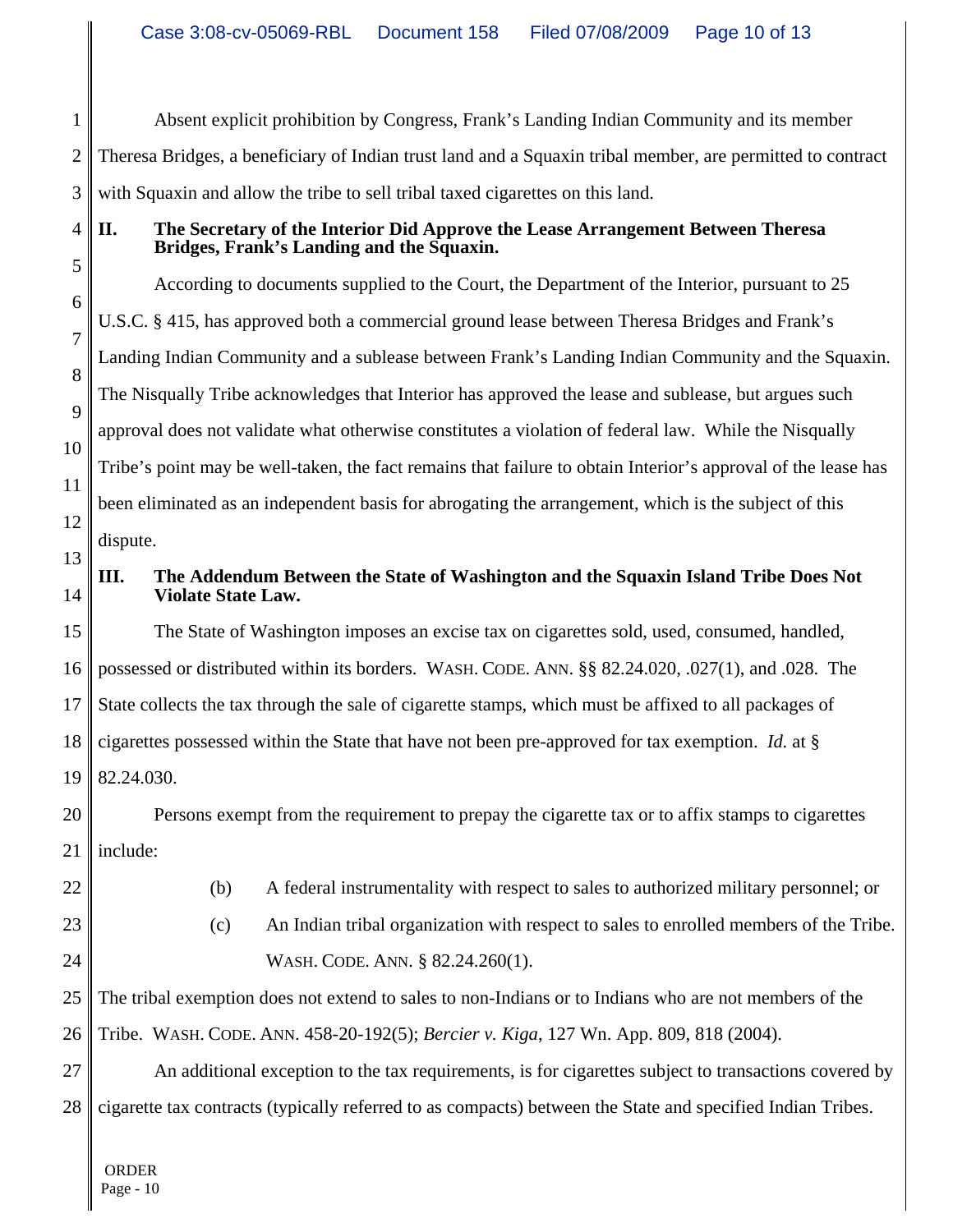1 2 3 4 5 6 7 WASH. CODE. ANN. §§ 43.06.450-.460*.* The Governor is authorized to enter into cigarette tax contracts with certain specified Tribes, under which the Tribe could collect its own Tribal cigarette tax in lieu of the State's cigarette tax*. Id.* The intent in authorizing the Governor to enter into the tax contracts included furthering the government-to-government relationships between the State and the Indian Tribes, promoting Tribal economic development and providing needed revenues for Tribal governments, enhancing enforcement of the State's cigarette tax laws, and reducing conflict between the State and Tribes. *Id.* at § 43.06.450.

8 9 10 11 12 13 14 15 16 17 18 A cigarette tax contract meets the requirements of state law if it pertains only to sales by Indian retailers taking place within Indian Country, imposes a Tribal tax, equal to 100% of the relevant State taxes, and is collected and used for essential government services. It is undisputed that the Squaxin Tribe is authorized to enter into a cigarette tax contract with the Governor. WASH. CODE. ANN. § 43.06.460. It is also undisputed that the Squaxin-owned entity operating the Smoke Shop at Frank's Landing is an "Indian retailer" as defined by RCW  $\S$  43.06.455(2), (14)(b). Finally, the parties agree that the enterprise is located within "Indian Country" as defined at 18 U.S.C. § 1151(b) and (c) ("Indian Country" means "all dependent Indian Communities within the borders of the United States whether within the originally or subsequently acquired territory thereof, and whether within or without the limits of a state" and "all Indian allotments, the Indian titles to which have not been extinguished, including rights-of-way running through the same").

19 20 21 22 23 24 The Nisqually Tribe argues that the Squaxin compact cannot apply to Ms. Bridges' allotment at Frank's Landing because the allotment is outside the Squaxin Reservation but nothing in State law prohibits the Squaxin Tribe from collecting tribal taxes from sales made by a tribal enterprise from land located within Frank's Landing Indian Community. All the requirements of state law pertaining to cigarette tax compacts with designated Indian tribes have been met. No state law prohibits the specific arrangement which is the subject of this dispute.

25

# **IV. The Addendum to the Squaxin Compact Does Not Violate the Nisqually Compact.**

26 27 The Nisqually Tribe cites the Court to the definition of "Indian Country" within its own compact with the State of Washington and asserts an exclusive sales territory for Nisqually retailers to sell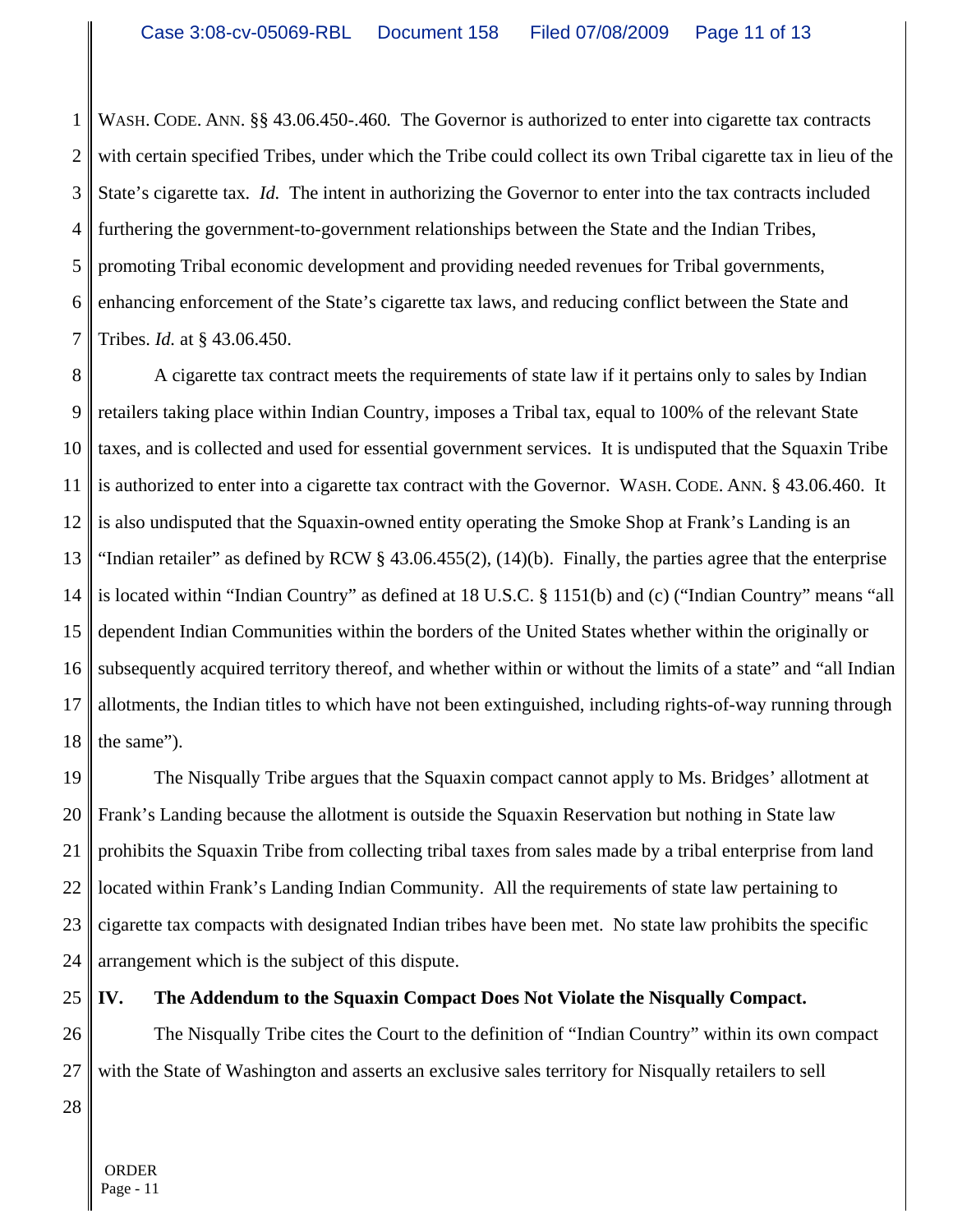1 2 3 4 5 6 7 8 9 10 11 12 13 cigarettes within the Nisqually Basins.<sup>5</sup> This argument is made by the Nisqually in the face of evidence that during negotiations over the Compact, the Nisqually requested a 20-mile exclusive selling area, to include Frank's Landing. The State expressly rejected that request. The follow-up argument that Nisqually impliedly received assurances from a state official, that "no compact would be executed that would allow cigarette sales at Frank's Landing," P. Summary Judgment Motion [Dkt. #128 at p.5] is also misplaced. The actual language of assurance from Leslie Cushman, Department of Revenue Chief Deputy, was "We will only negotiate a cigarette compact with federally recognized tribes which is a requirement of the enacting legislation." Leslie Cushman Dep., p. 53, Exh. D to Comfort Declaration [Dkt. #126]. In its reply memorandum, the Nisqually Tribe does not refute the testimony of Ms. Cushman on this subject. The Tribe's own reference to the Cushman letter confirms Cushman's testimony. The implication advocated by Nisqually cannot reasonably be extracted from the clear language of the letter and is hereby rejected. In any event, the so-called "assurance" would not have supported a claim that the State was somehow estopped to enter into the Addendum to the Squaxin Island Tribes' cigarette compact.

14 15 16 17 18 Finally, the definition of "Indian Country" contained within the Nisqually Compact to include "all lands placed in trust or restricted status for individual Indians or for the Tribe located in the Nisqually River Basin" is limited by the qualifier "except as otherwise provided by law." The 1994 Frank's Landing legislation triggers that qualifying language and exempts Frank's Landing from the nonconsensual jurisdiction of the Nisqually Tribe.

19

# **CONCLUSION**

20 21 22 23 24 25 26 The Nisqually claim that if the Court approves the Addendum to the Squaxin Island Compact, then the Squaxin will claim authority to open cigarette sales outlets anywhere in the State of Washington where it can find an Indian who lives on allotted land who can be persuaded to enroll in the Squaxin Tribe. Such an outcome, presumably requiring assent of the State in the form of additional Addenda to the Squaxin Compact, may reflect poor public policy, or poor Indian policy, but the holding in this case will not bring that prediction to pass. The Frank's Landing Indian Community is unique. The legislation recognizing its status is not applicable to "other" allotted lands. Though it is not a Tribe and its lands are not subject to

27

 ${}^{5}$ The Nisqually Tribe claims that it, not the Squaxin, is the only Tribe that can exert taxing authority over the trust lands located within the Nisqually River Basin.